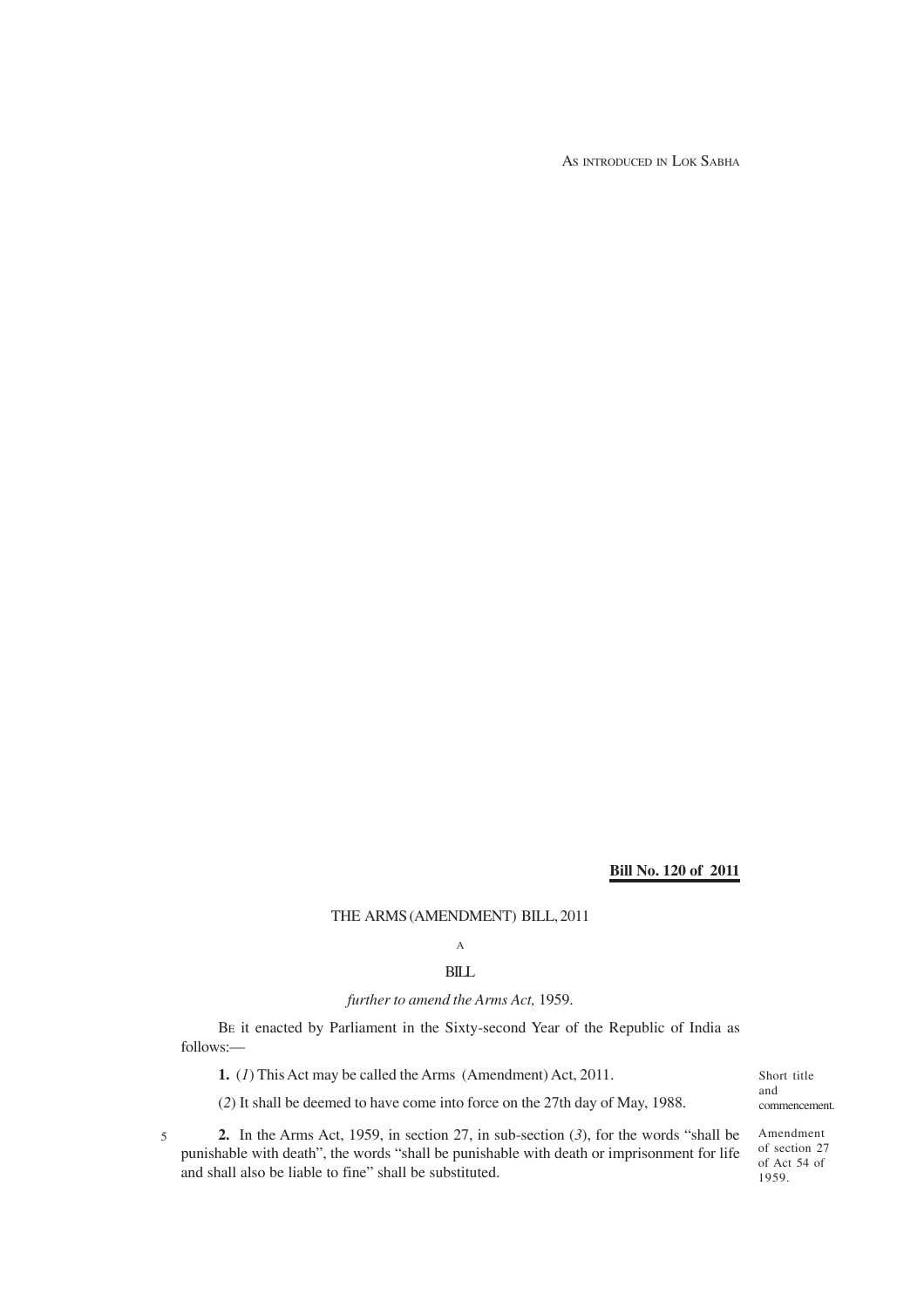#### STATEMENT OF OBJECTS AND REASONS

The Arms Act, 1959 provides for the law relating to arms and ammunition.

2. Existing provisions contained in section 7 of the Arms Act, 1959, *inter alia*, prohibits acquisition or possession, or of manufacture or sale, of prohibited arms or prohibited ammunition unless one has been specially authorised by the Central Government in this behalf. Sub-section (*3*) of section 27 of the Arms Act, 1959 provides that whoever uses any prohibited arms or prohibited ammunition or does any act in contravention of aforesaid section 7 and such use or act results in the death of any other person, shall be punishable with death. The provisions contained in sub-section (*3*) of aforesaid section 27 of the Arms Act, 1959 provides imposition of mandatory sentence of death.

3. The constitutional validity of sub-section (*3*) of aforesaid section 27 of the Arms Act, 1959 has been challenged before the Hon'ble Supreme Court in the State of Punjab *vs.* Dalbir Singh (Criminal Appeal No. 117 of 2006) and is pending before the Hon'ble Supreme Court. Earlier, the Hon'ble Supreme Court in Mithu *vs.* State of Punjab (1983/2 Supreme Court Cases 277) while adjudicating the constitutional validity of section 303 of the Indian Penal Code (which provided mandatory punishment of death to a person who being under sentence of imprisonment for life commits murder) held that imposition of mandatory sentence of death on commission of murder while undergoing life imprisonment in jail or outside jail when on parole, without giving any scope for application of judicial discretion considering facts and circumstances of each case, was, harsh, oppressive and unjust.

4. In view of the foregoing paragraph, it is proposed to amend sub-section (*3*) of aforesaid section 27 of the Arms Act, 1959 to provide that whoever uses any prohibited arms or prohibited ammunition or does any act in contravention of section 7 and such use or act results in the death of any other person, shall be punishable with death or imprisonment for life and shall also be liable to fine instead of mandatory sentence of death only.

5. The Hon'ble Supreme Court in the State through CBI, Delhi *vs.* Gian Singh (1999/9 Supreme Court Case 312) held that it is a fundamental right of every person that he should not be subjected to greater penalty than what the law prescribes, and no *ex post facto* legislation is permissible for escalating the severity of the punishment. But if any subsequent legislation would downgrade the harshness of the sentence for the same offence, it would be salutary principle for administration of criminal justice to suggest that the said legislative benevolence can be extended to the accused who awaits judicial verdict regarding sentence. It is further proposed to give retrospective effect to the amendment proposed in the preceding paragraph with effect from the 27th May, 1988 so as to cover the pending Criminal Appeal No. 117 of 2006 referred to in paragraph 3 above.

6. The Bill seeks to achieve the above objectives.

NEW DELHI; P. CHIDAMBARAM. *The* 17*th November,* 2011.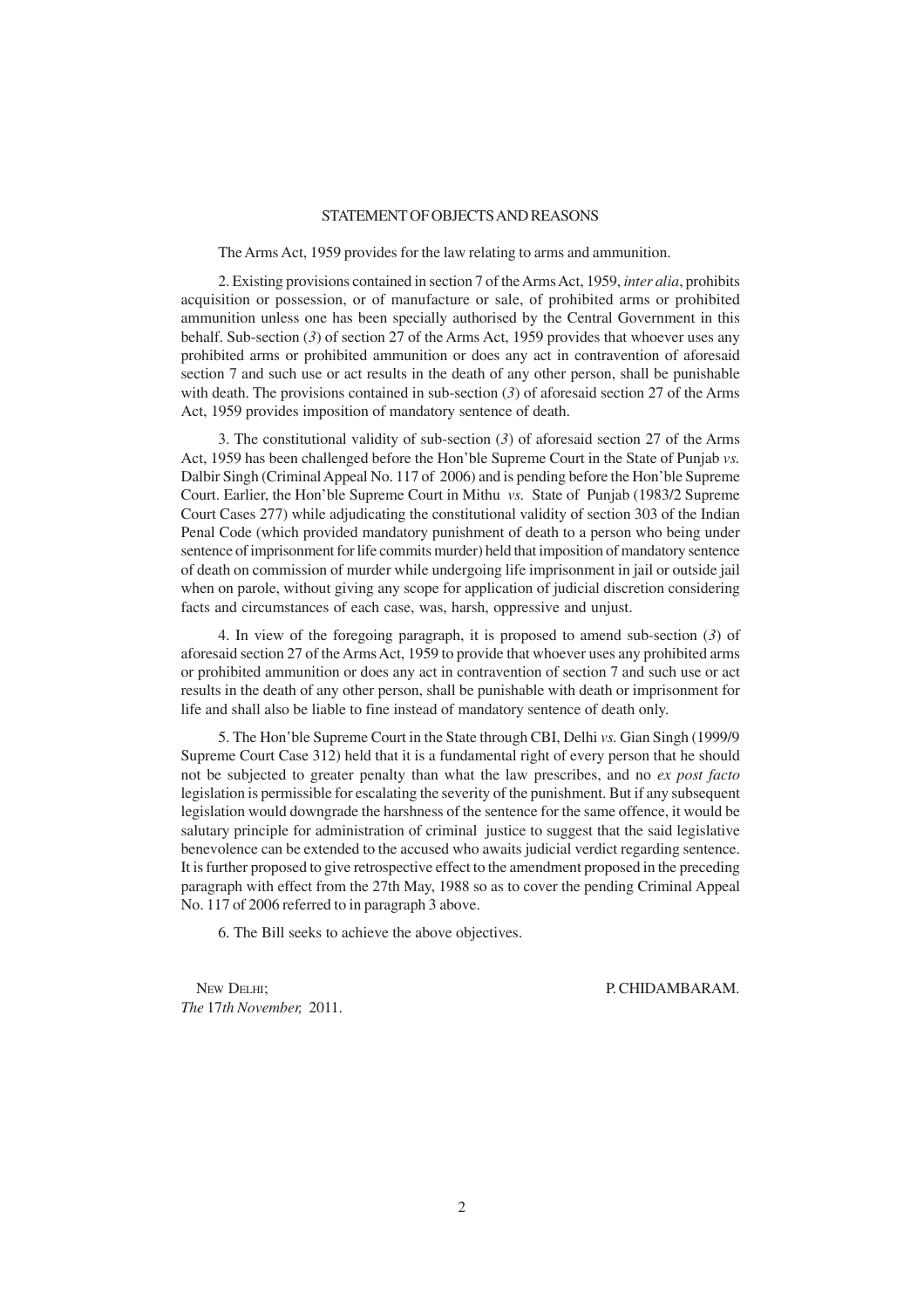#### *ANNEXURE*

### EXTRACT FROM THE ARMS ACT, 1959

### (54 OF 1959)

| $\ast$      | ∗ | * | ∗ | ∗ |                                       |
|-------------|---|---|---|---|---------------------------------------|
| 27. $(I)$ * | ∗ | ∗ | ∗ | ∗ | Punishment<br>for using<br>arms, etc. |

(*3*) Whoever uses any prohibited arms or prohibited ammunition or does any act in contravention of section 7 and such use or act results in the death of any other person, shall be punishable with death.

 $*$  \*  $*$  \*  $*$  \*  $*$  \*